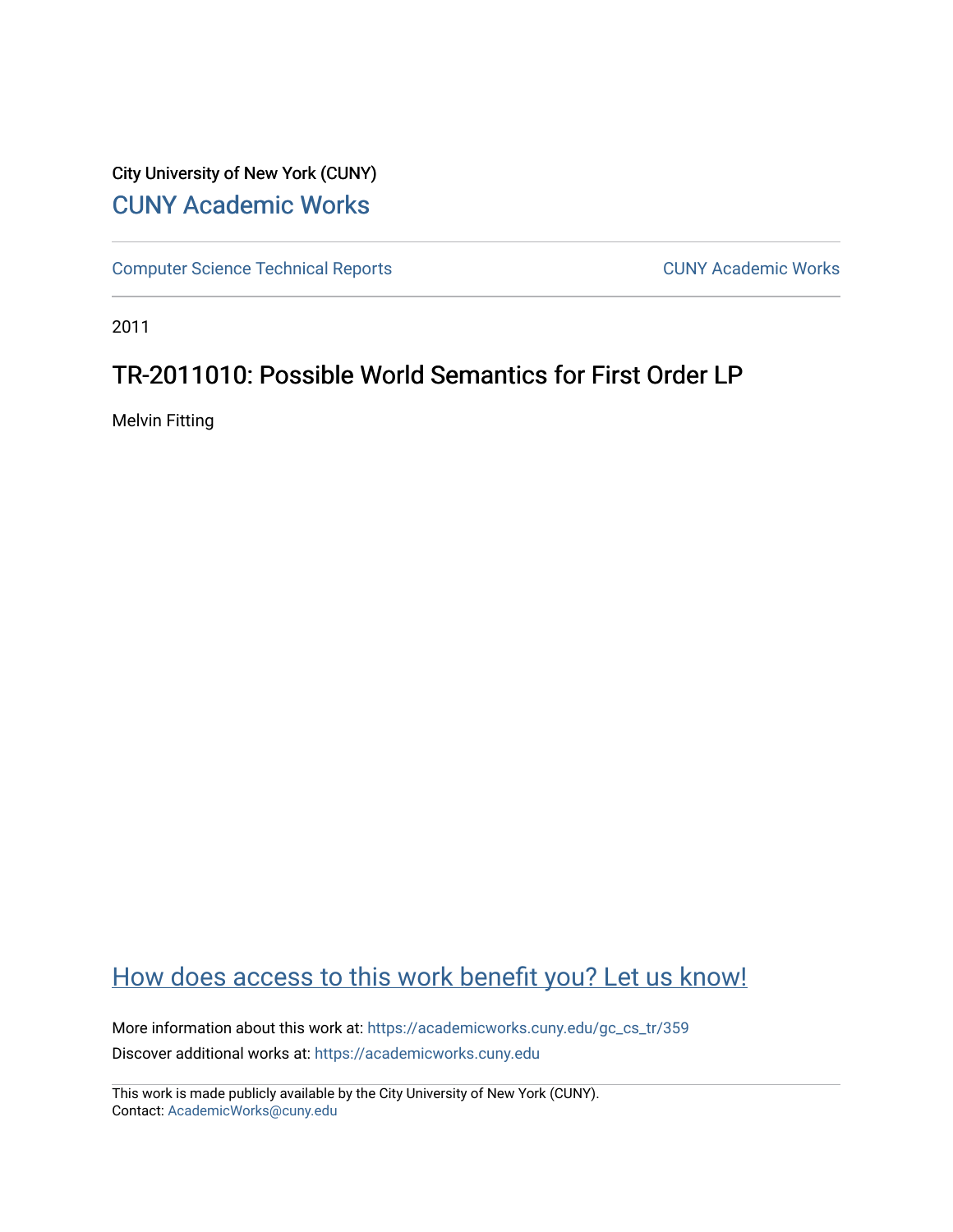# Possible World Semantics for First Order LP<sup>∗</sup>

#### Melvin Fitting

September 20, 2011

#### Abstract

In [\[1\]](#page-11-0) an elegant formulation of the first-order logic of proofs was given, FOLP. That report also proved an arithmetic completeness theorem, and a realization theorem for the logic. In this report we provide a possible-world semantics for FOLP, based on the propositional semantics of [\[2\]](#page-11-1). Motivation and intuition for the logic itself can be found in [\[1\]](#page-11-0), and are not discussed here. We also give an Mkrtychev semantics for FOLP. This report was essentially completed June 10, 2011.

### <span id="page-1-0"></span>1 The Language and the Axioms

This is directly from a technical report of Artemov and Yavorskaya, [\[1\]](#page-11-0). The language definition is not repeated here, but the axiomatization is, for reference purposes.

A1 classical axioms of first order logic

A2  $t:x_yA \rightarrow t:xA$ ,  $y \notin FVar(A)$ 

A3  $t:_{X} \rightarrow t:_{Xy} A$ 

**B1**  $t:_{X} A \rightarrow A$ 

**B2**  $s:_{X}(A \rightarrow B) \rightarrow (t:_{X} \rightarrow (s \cdot t):_{X} A)$ 

**B3**  $t: xA \rightarrow (t+s): xA$ ,  $s: xA \rightarrow (t+s): xA$ 

$$
B4 \ t:XA \to !t:Xt:XA
$$

**B5**  $t:_{X}A \rightarrow \text{gen}_{x}(t):_{X}\forall xA, x \notin X$ 

 $\mathbf{R1} \vdash A, A \rightarrow B \Rightarrow \vdash B$ 

 $\mathbf{R2} \vdash A \Rightarrow \vdash \forall x A$ 

 $\mathbf{R3} \vdash c:A$ , where A is an axiom, c is a proof constant

<sup>∗</sup>This material is based upon work supported by the National Science Foundation under Grant No. 0830450.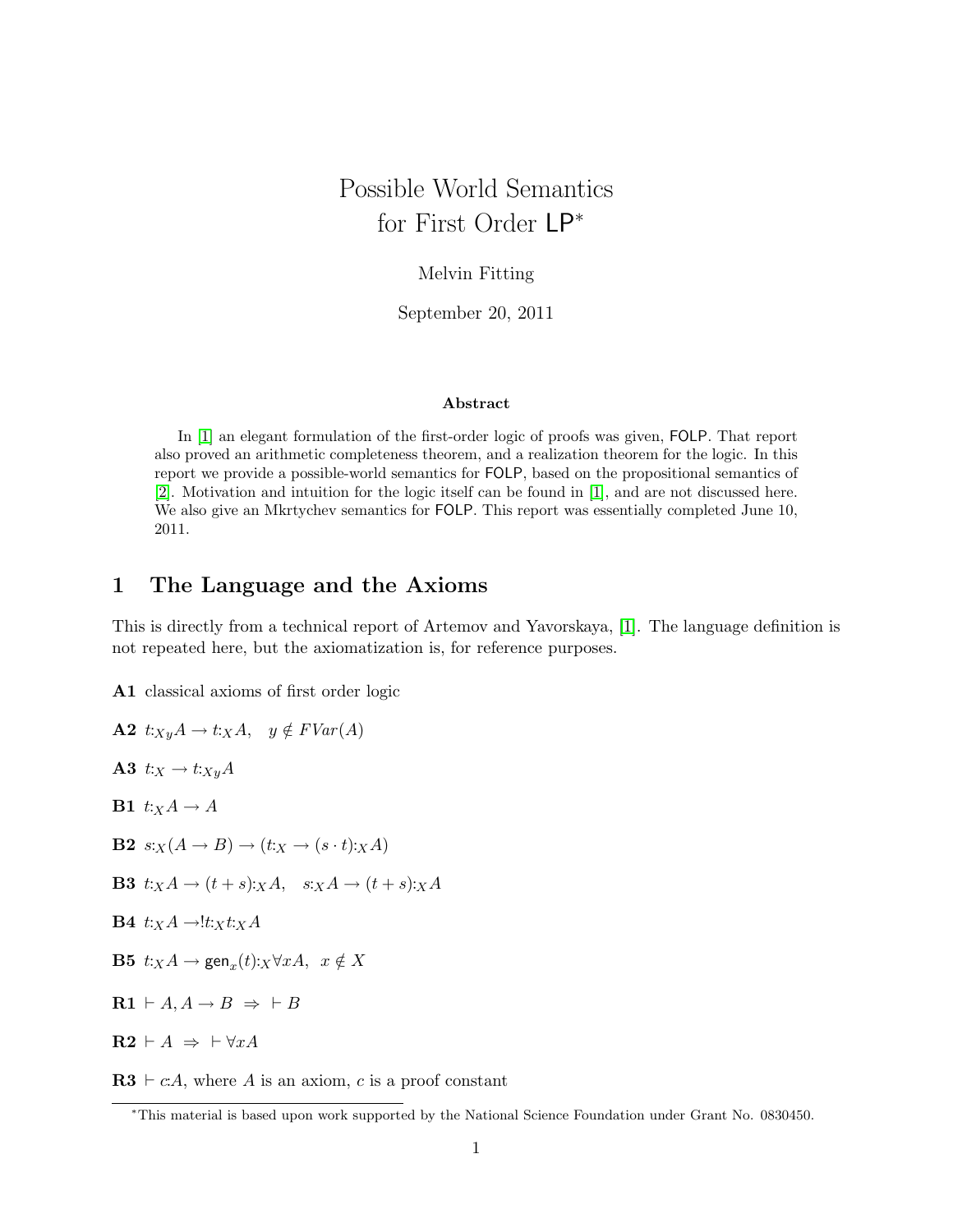### 2 Models

A possible world model for FOLP is a structure  $\mathcal{M} = \langle \mathcal{G}, \mathcal{R}, \mathcal{D}, \mathcal{I}, \mathcal{E} \rangle$ , where the various items are as follows.

- G A non-empty set, of possible worlds or states.
- R An accessibility relation on  $\mathcal{G}$ —a binary relation that is reflexive and transitive.
- D A domain function on  $\mathcal{G}$ —mapping  $\mathcal G$  to non-empty domains, subject to the monotonicity condition that  $\Gamma, \Delta \in \mathcal{G}$  and  $\Gamma \mathcal{R} \Delta$  imply  $\mathcal{D}(\Gamma) \subseteq \mathcal{D}(\Delta)$ .
	- 1. We call  $\cup \{ \mathcal{D}(\Gamma) \mid \Gamma \in \mathcal{G} \}$  the domain of the model M.
	- 2. A valuation in  $M$  is a mapping v from individual variables to the domain of the model  $\mathcal{M}.$
	- 3. A valuation lives in possible world Γ provided, for each individual variable x,  $v(x) \in$  $\mathcal{D}(\Gamma)$ .
- I An interpretation function—for each n-place relation symbol R and each  $\Gamma \in \mathcal{G}$ ,  $\mathcal{I}(R,\Gamma)$  is an n-place relation on the domain of the model  $\mathcal{M}$ .
- $\mathcal E$  An evidence function—for each justification term t, each formula A, each finite set X of individual variables, and each valuation v,  $\mathcal{E}(t, A, X, v)$  is a set of possible worlds in which v lives.

The idea behind the evidence function is this. If  $\Gamma \in \mathcal{E}(t, A, X, v)$ , then informally  $\Gamma$  is a possible world in which t serves as relevant evidence for the formula  $A$ , where the members of  $X$  are treated as parameters whose values are supplied by  $v$ .

Special conditions are imposed on evidence functions. Most come from LP; three are new to FOLP.

 $\cdot$  Condition  $\mathcal{E}(s, A \to B, X, v) \cap \mathcal{E}(t, A, X, v) \subset \mathcal{E}((s \cdot t), B, X, v).$ 

+ Condition  $\mathcal{E}(s, A, X, v) \cup \mathcal{E}(t, A, X, v) \subset \mathcal{E}((s + t), A, X, v).$ 

R Closure Condition  $\Gamma \mathcal{R} \Delta$  and  $\Gamma \in \mathcal{E}(t, A, X, v)$  imply  $\Delta \in \mathcal{E}(t, A, X, v)$ .

! Condition  $\mathcal{E}(t, A, X, v) \subseteq \mathcal{E}(t, t; X, A, X, v)$ .

Contraction Condition  $\mathcal{E}(t, A, Xy, v) \subseteq \mathcal{E}(t, A, X, v)$  provided  $y \notin FVar(A)$ .

Expansion Condition  $\mathcal{E}(t, A, X, v) \subseteq \mathcal{E}(t, A, X, y, v)$ 

**gen**<sub>x</sub> Condition  $\mathcal{E}(t, A, X, v) \subseteq \mathcal{E}(\textsf{gen}_x(t), \forall x A, X, v)$  provided  $x \notin X$ .

Truth of formulas at worlds of model  $\mathcal{M} = \langle \mathcal{G}, \mathcal{R}, \mathcal{D}, \mathcal{A}, \mathcal{I} \rangle$ , with respect to a valuation v, denoted  $\mathcal{M}, \Gamma \Vdash_v X$ , is evaluated as follows.

- 1.  $\mathcal{M}, \Gamma \Vdash_v R(x_1, \ldots, x_n) \Longleftrightarrow \langle v(x_1), \ldots, v(x_n) \rangle \in \mathcal{I}(\Gamma, R)$  for R an n-place relation symbol;
- 2.  $\mathcal{M}, \Gamma \Vdash_{v} \bot;$
- 3. M,  $\Gamma \Vdash_{v} A \to B \iff M, \Gamma \Vdash_{v} A$  or  $M, \Gamma \Vdash_{v} B$ , and similarly for other propositional connectives;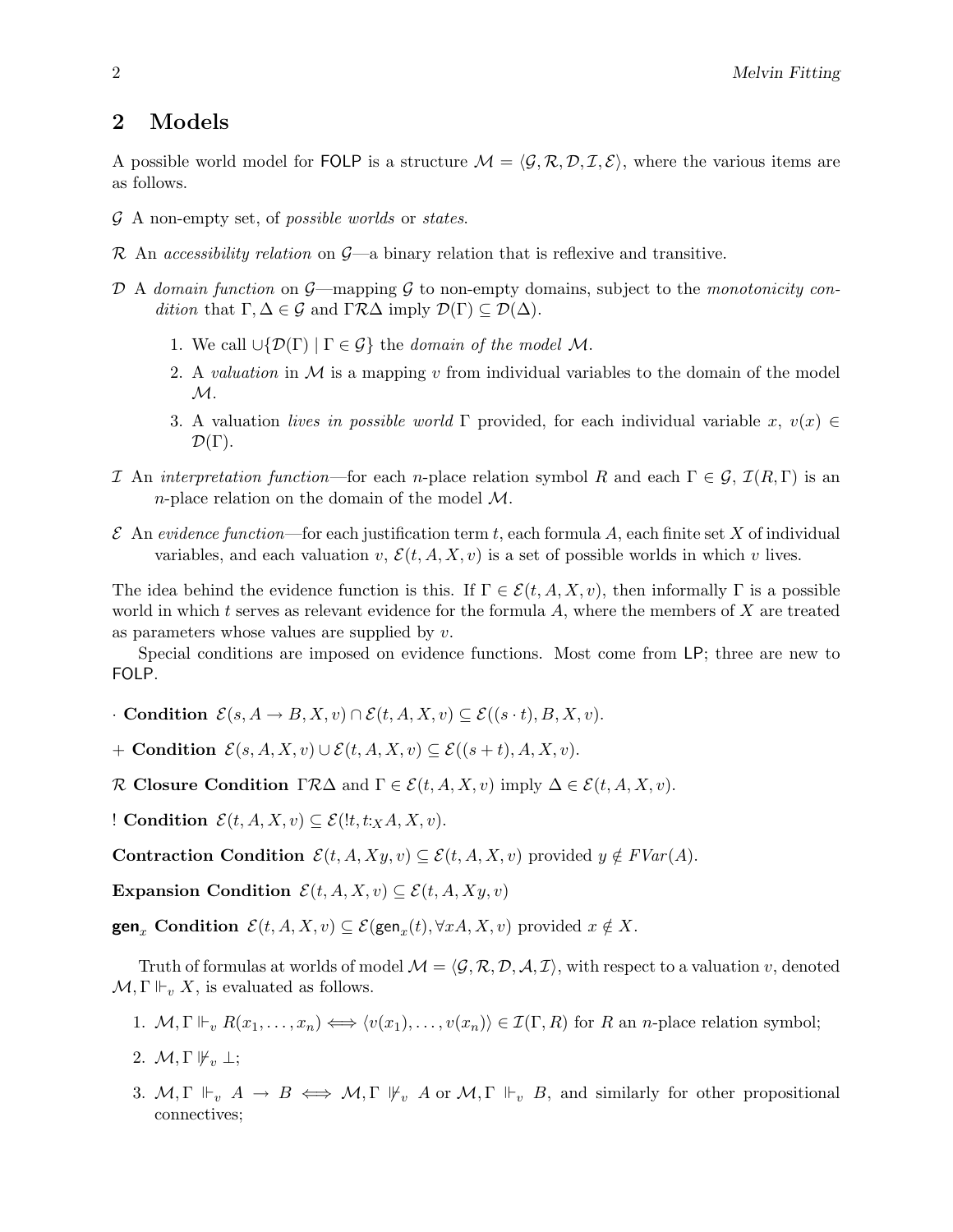- 4.  $\mathcal{M}, \Gamma \Vdash_v \forall x A \Longleftrightarrow \mathcal{M}, \Gamma \Vdash_w A$  for every x-variant w of v such that  $w(x) \in \mathcal{D}(\Gamma)$ .
- 5.  $\mathcal{M}, \Gamma \Vdash_v t: X \rightarrow$ 
	- (a)  $\Gamma \in \mathcal{E}(t, A, X, v)$  and
	- (b)  $M, \Delta \Vdash_w A$  for every  $\Delta \in \mathcal{G}$  such that  $\Gamma \mathcal{R} \Delta$ , and for every valuation w that lives in  $\Delta$ and agrees with  $v$  on the variables in  $X$ .

We say A is valid in the model  $\mathcal{M} = \langle \mathcal{G}, \mathcal{R}, \mathcal{D}, \mathcal{A}, \mathcal{I} \rangle$  if, for every  $\Gamma \in \mathcal{G}$ , and for every valuation v that lives in  $\Gamma$ ,  $\mathcal{M}$ ,  $\Gamma \Vdash_{v} A$ .

A model meets constant specification C provided, if  $c \cdot_{\emptyset} A \in \mathcal{C}$  then for each  $\Gamma \in \mathcal{G}$  and for each valuation v that lives in  $\Gamma, \Gamma \in \mathcal{E}(c, A, \emptyset, v)$ .

#### 3 Soundness

Each of the FOLP axioms is valid in all models, and the rules preserve validity, hence each theorem is valid. We show this for a few of the axioms, and omit details for the rest. In what follows, assume  $\mathcal{M} = \langle \mathcal{G}, \mathcal{R}, \mathcal{D}, \mathcal{A}, \mathcal{I} \rangle$  is an FOLP model.

**A2 Validity** Suppose  $\Gamma \in \mathcal{G}$  and v is a valuation that lives in  $\Gamma$ . Suppose also that  $\mathcal{M}, \Gamma \Vdash_v t :_{X \downarrow u} A$ , where  $y \notin FVar(A)$ . We show  $\mathcal{M}, \Gamma \Vdash_v t: \times A$ .

Since  $\mathcal{M}, \Gamma \Vdash_v t:_{Xy}A$  then  $\Gamma \in \mathcal{E}(t, A, Xy, v)$ , and so  $\Gamma \in \mathcal{E}(t, A, X, v)$  by the Contraction Condition.

Let  $\Delta \in \mathcal{G}$  be such that  $\Gamma \mathcal{R} \Delta$ , and let w be a valuation that lives in  $\Delta$  and agrees with v on the variables in X; we show  $\mathcal{M}, \Delta \Vdash_w A$ , which is enough to conclude this case. Let w' be like w except that  $w'(y) = v(y)$ . Then v and w' agree on the variables in Xy. Also since the domain function is monotonic, it follows that w' lives in  $\Delta$ . Since  $\mathcal{M}, \Gamma \Vdash_v t:_{X_y} A$ , then  $\mathcal{M}, \Delta \Vdash_{w'} A$ . Finally, since w and w' differ only on y and this does not occur free in A,  $\mathcal{M}, \Delta \Vdash_w A$ .

**A3 Validity** Suppose  $\Gamma \in \mathcal{G}$ , v is a valuation that lives in  $\Gamma$ , and  $\mathcal{M}$ ,  $\Gamma \Vdash_{v} t:_{X} A$ . We show  $\mathcal{M}, \Gamma \Vdash_v t:_{X_y} A.$ 

Since  $\mathcal{M}, \Gamma \Vdash_v t: X\mathcal{A}$  then  $\Gamma \in \mathcal{E}(t, A, X, v)$ , and so  $\Gamma \in \mathcal{E}(t, A, X, y, v)$  by the Expansion Condition.

Let  $\Delta \in \mathcal{G}$  be such that  $\Gamma \mathcal{R} \Delta$ , and let w be a valuation that lives in  $\Delta$  and agrees with v on the variables in Xy; we must show  $\mathcal{M}, \Delta \Vdash_w A$ . But since v and w agree on variables in Xy, in particular they agree on variables in X. Then since  $\mathcal{M}, \Gamma \Vdash_v t : X \mathcal{A}$ , it follows by definition that  $\mathcal{M}, \Delta \Vdash_w A$ .

**B5 Validity** Suppose  $\Gamma \in \mathcal{G}$ , v is a valuation that lives in  $\Gamma$ ,  $x \notin X$ , and  $\mathcal{M}$ ,  $\Gamma \Vdash_v t : X \mathcal{A}$ . We show  $\mathcal{M}, \Gamma \Vdash_v \text{gen}_x(t):_X \forall x A.$ 

Since  $\mathcal{M}, \Gamma \Vdash_v t: X\ A$  then  $\Gamma \in \mathcal{E}(t, A, X, v)$ , so  $\Gamma \in \mathcal{E}(\textsf{gen}_x(t), \forall x A, X, v)$  by the  $\textsf{gen}_x$  Condition.

Let  $\Delta \in \mathcal{G}$  be such that  $\Gamma \mathcal{R} \Delta$ , and let w be a valuation that lives in  $\Delta$  and agrees with v on the variables in X; we show  $\mathcal{M}, \Delta \Vdash_w \forall xA$ . For this, let w' be an arbitrary x-variant of w, with  $w'(x) \in \mathcal{D}(\Delta)$ ; we will show that  $\mathcal{M}, \Delta \Vdash_{w'} A$ . But v and w' agree on the variables of X, since  $x \notin X$ . Also w' lives in  $\Delta$ . Then since  $\mathcal{M}, \Gamma \Vdash_v t :_X A$ , it follows that  $\mathcal{M}, \Delta \Vdash_{w'} A$ , which is what was wanted.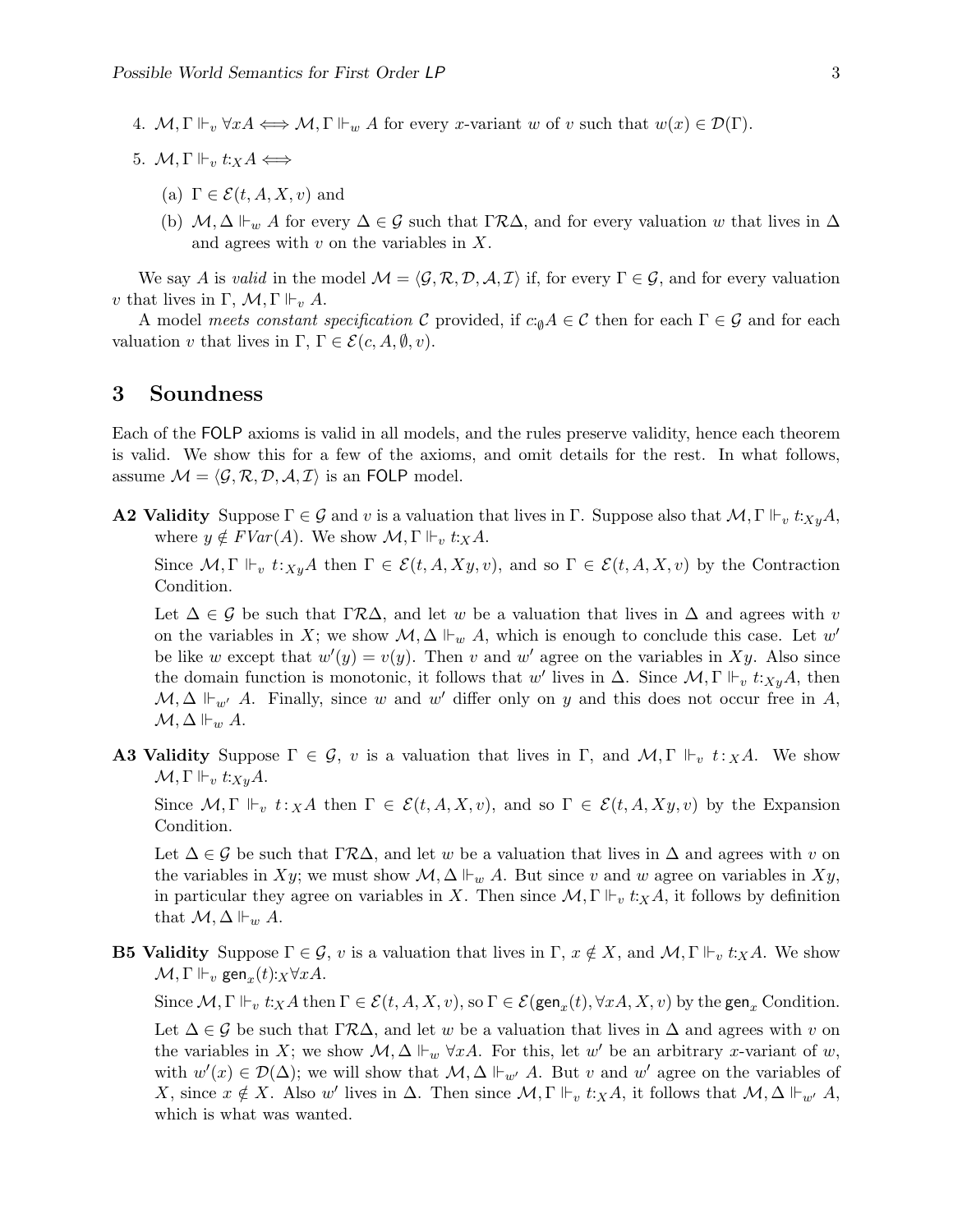The other axioms are valid, and the rules preserve validity—results left to the reader. It follows that the axiom system is sound with respect to the semantics. This allows for taking constant specifications into account.

### 4 Constant Specifications

We will be constructing a 'canonical' model, and showing it establishes a basic completeness result. Subsequently we discuss what else it does. While soundness holds with respect to any constant specification, completeness requires something more. The first is familiar from propositional LP.

**Definition 4.1** A constant specification C is *axiomatically appropriate* if, for every axiom A there is a proof constant c such that  $c_{\emptyset}A \in \mathcal{C}$ .

An *internalization theorem* can be proved for FOLP provided an axiomatically appropriate constant specification is assumed—see [\[1\]](#page-11-0).

The completeness proof will use a Henkin construction, so the original language will need to be extended by the addition of 'witnesses'. Presumably a constant specification is for the original language, so we will need a way of extending it usefully to the larger language. The following requirement makes it straightforward to do that—other ways may be possible, but this will do for now.

**Definition 4.2** Two formulas, A and B of FOLP are variable variants of each other if the following conditions are met:

- 1. the free variables of A are  $x_1, \ldots, x_n$ , and the free variables of B are  $y_1, \ldots, y_n$ ,
- 2. the substitution of  $y_i$  for  $x_i$  is free in A, for all  $i = 1, \ldots, n$ , and turns A into B,
- 3. the substitution of  $x_i$  for  $y_i$  is free in B, for all  $i = 1, \ldots, n$ , and turns B into A.

Informally, A and B are variable variants if they are identical except for the choice of free variables. In other words,  $A = \varphi(x_1, \ldots, x_n)$ , and  $B = \varphi(y_1, \ldots, y_n)$  for some  $\varphi$ .

**Definition 4.3** A constant specification C is variant closed provided that whenever A and B are variable variants,  $c_{\emptyset}A \in \mathcal{C}$  if and only if  $c_{\emptyset}B \in \mathcal{C}$ .

Our completeness proof will assume constant specifications are axiomatically appropriate and variant closed. Note that a schematic constant specification is trivially variant closed.

### 5 Language Extensions

Throughout the rest of this note  $L$  is the language of FOLP, with a fixed set of individual variables. It is for formulas of  $L$  that completeness will be proved, but we need to extend the language, Henkin-style, for purposes of proving completeness. Let  $P$  be some set of individual variables not used in L—following one tradition we call these variables *parameters*. By  $L(\mathcal{P})$  we mean the language formulated like  $L$ , but also allowing variables from  $P$ , parameters, but with the proviso that parameters are never quantified. Parameters are intended to serve as witnesses for existential statements. The condition that parameters are never bound means that if p is a parameter,  $(\forall p)$ and  $\text{gen}_n$  may not appear in formulas of  $L(\mathcal{P})$ . In particular, the rule of universal generalization can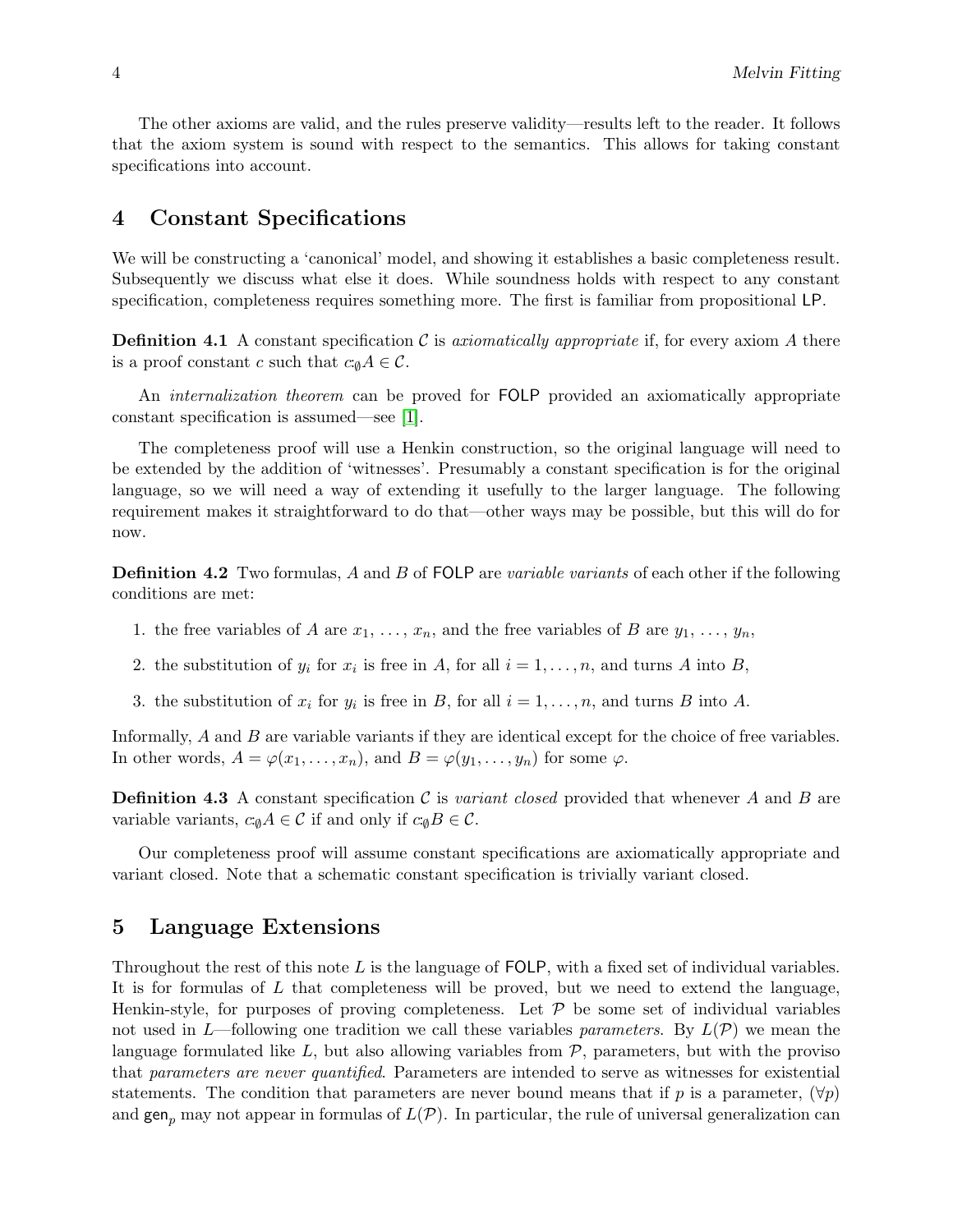only be applied to a formula  $\varphi(x)$  if x is an individual variable that is not a parameter. This gives rise to some minor complications, which are addressed later in the section. The reason for requiring that parameters are never bound is simply that it allows us to avoid problems when substituting parameters for free variable occurrences—such substitutions are automatically free.

Axiom schemes of FOLP are still as specified in Section [1,](#page-1-0) but the language  $L(\mathcal{P})$  may be used instead of L. We will say which we are using, as appropriate. Next we discuss extending constant specifications from  $L$  to  $L(\mathcal{P})$ .

**Definition 5.1** Let  $\mathcal{C}$  be a variant closed constant specification for the language L. We define a constant specification  $\mathcal{C}(\mathcal{P})$  for  $L(\mathcal{P})$  as follows. Let  $\varphi(p_1, \ldots, p_n)$  be a formula of  $L(\mathcal{P})$  with  $p_1$ ,  $\ldots$ ,  $p_n$  as parameters. Let  $x_1, \ldots, x_n$  be individual variables that are not parameters, and that do not occur in  $\varphi(p_1,\ldots,p_n)$ , free or bound. If  $c_{\varnothing}\varphi(x_1,\ldots,x_n) \in \mathcal{C}$ , put  $c_{\varnothing}\varphi(p_1,\ldots,p_n) \in \mathcal{C}(\mathcal{P})$ .

Some observations. First, since C is variant closed, the actual choice of free variables  $x_1, \ldots,$  $x_n$  doesn't matter. Second, if  $\varphi$  has no parameter occurrences then substitution for parameters doesn't change anything, and it follows that  $\mathcal{C}(\mathcal{P})$  extends  $\mathcal{C}$ . It is easy to see that it does so conservatively. Third, it is easy to check that  $\mathcal{C}(\mathcal{P})$  is also variant closed. And finally, since FOLP is axiomatized using axiom schemes, it is easy to see that if  $\mathcal C$  is axiomatically appropriate with respect to L, then  $\mathcal{C}(\mathcal{P})$  will be axiomatically appropriate with respect to  $L(\mathcal{P})$ . It follows that the Internalization Theorem still applies, and with the same proof. We omit the verification. Note that since parameters are not quantified, if universal generalization is applied to  $\psi(x)$  in the course of a proof of  $\varphi$ , a non-parameter x must be involved, and so  $\mathsf{gen}_x$  is available to be used in a justification term.

Finally we consider the important issue of universal generalization and parameters. If  $\varphi(x)$ is provable for an individual variable  $x$  that is not a parameter, the universal generalization rule tells us we can conclude  $(\forall x)\varphi(x)$ . But if  $\varphi(p)$  is provable where p is a parameter, we cannot conclude that  $(\forall p)\varphi(p)$  is provable, since parameters cannot occur bound. Proposition [5.3](#page-6-0) provides a substitute for this.

#### <span id="page-5-0"></span>Proposition 5.2 Assume the following.

- 1. C is a constant specification that is variant closed,
- 2.  $L(\mathcal{P})$  extends L with countably many parameters, and  $\mathcal{C}(\mathcal{P})$  is the extension of C to  $L(\mathcal{P})$ ,
- 3.  $Z_1, Z_2, \ldots, Z_n$  is an FOLP proof in the language  $L(\mathcal{P})$ , using constant specification  $\mathcal{C}(\mathcal{P})$ ,
- 4. p is a parameter, and x is an individual variable that is not a parameter, but that does not occur in  $Z_1, Z_2, \ldots, Z_n$  free or bound,
- 5.  $Z'_1, Z'_2, \ldots, Z'_n$  is the sequence that results from  $Z_1, Z_2, \ldots, Z_n$  by replacing all occurrences of  $p$  with occurrences of  $x$ .

Then  $Z'_1, Z'_2, \ldots, Z'_n$  is also an FOLP proof.

#### Proof The proof is by induction on proof length.

If  $Z$  is an axiom of FOLP, so is  $Z'$ , since FOLP axiomatization is by schemes.

If Z follows from X and  $X \supset Z$  by modus ponens, then Z' similarly follows from X' and  $(X \supset Z)' = (X' \supset Z').$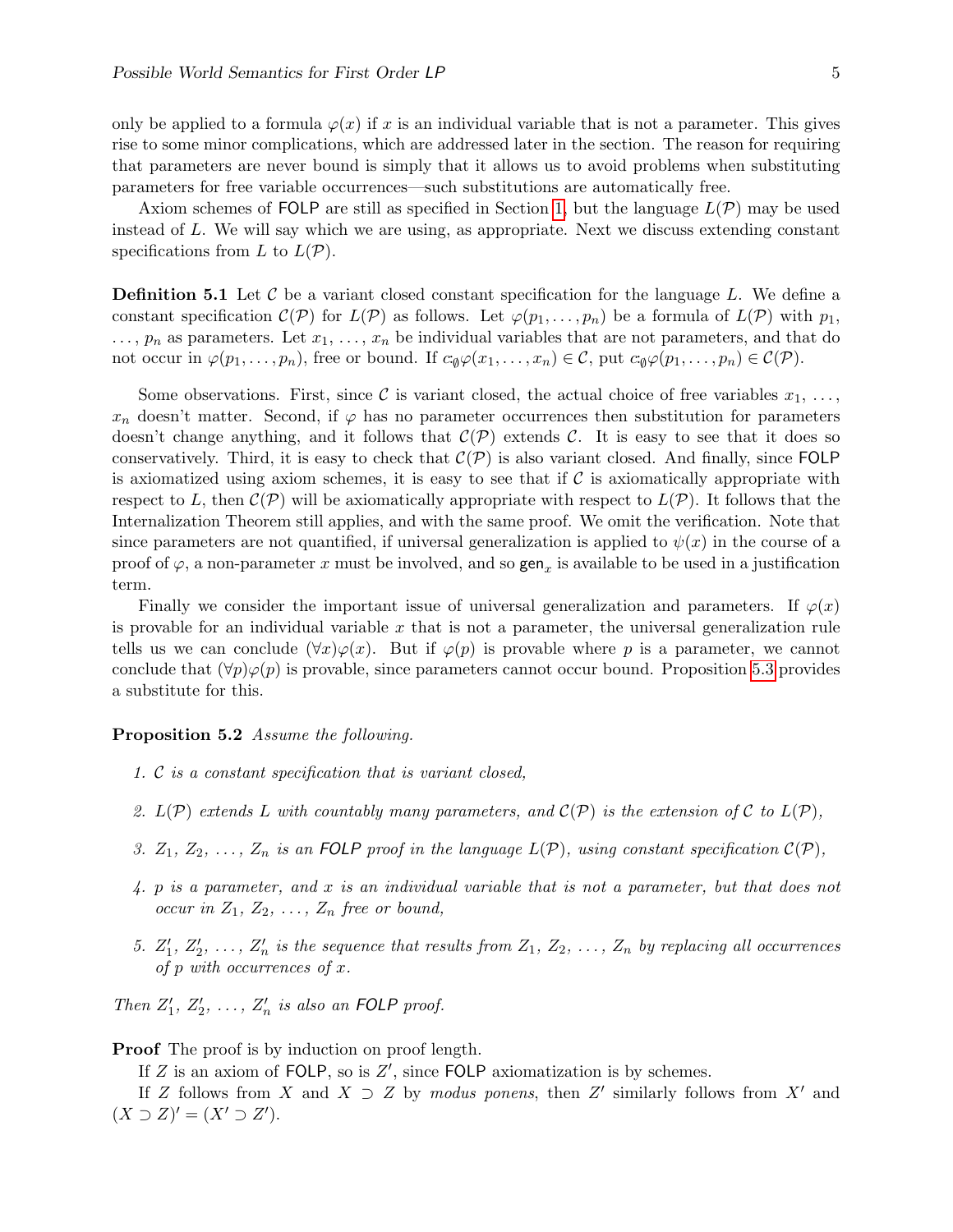If  $(\forall z)\varphi(z)$  follows from  $\varphi(z)$  using universal generalization, since z occurs bound in the proof then z is not the parameter p. Then  $[(\forall z)\varphi(z)]' = (\forall z)[\varphi(z)']$  follows from  $\varphi(z)'$ , also by universal generalization.

Finally, suppose  $c:\mathfrak{g}X$  is by Axiom Necessitation, and so  $c:\mathfrak{g}X \in \mathcal{C}(\mathcal{P})$ . Then  $[c:\mathfrak{g}X]' = c:\mathfrak{g}[X']$ also follows by Axiom Necessitation, using the fact that  $\mathcal{C}(\mathcal{P})$  is variant closed.

Now we can prove that we have the effect of universal generalization applied to parameters, even though parameters themselves can not be quantified.

<span id="page-6-0"></span>**Proposition 5.3** Let C be a variant closed constant specification for the language L, and let  $C(\mathcal{P})$ be its extension to  $L(\mathcal{P})$ . Let  $\varphi(p)$  be a formula of  $L(\mathcal{P})$ , where p is a parameter. If  $\varphi(p)$  is provable using constant specification  $\mathcal{C}(\mathcal{P})$ , so is  $(\forall x)\varphi(x)$ , where x is any individual variable of L that is free for p in  $\varphi(p)$ .

**Proof** Let z be an individual variable that is not a parameter, and that does not occur in the proof of  $\varphi(p)$ . Using Proposition [5.2,](#page-5-0)  $\varphi(z)$  is also provable. Then  $(\forall z)\varphi(z)$  is provable using universal generalization. Further,  $(\forall z)\varphi(z) \supset (\forall x)\varphi(x)$  is classically valid, hence  $(\forall x)\varphi(x)$  is provable. (The need for this last step is because the variable x might have occured in the proof of  $\varphi(p)$ .

#### 6 Completeness

For this section  $P$  is a countable set of parameters, not occurring as individual variables in the language L. The usual Henkin/Lindenbaum construction can be applied, and one can prove the following (details omitted, though Proposition [5.3](#page-6-0) comes in). Let  $W_1 \subseteq \mathcal{P}$  be a set of parameters, possibly empty, and let F be a consistent set of formulas in the language  $L(W_1)$ . Assume  $W_2 \subseteq \mathcal{P}$ extends  $W_1$  with countably many additional parameters. Then F extends to a set F' that is maximally consistent and E-complete in the language  $L(W_2)$ , with parameters as witnesses. (that is, every existential or negated universal quantifier has a parameter witness.)

The following model construction assumes a constant specification  $\mathcal C$  for  $L$  that is variant closed and axiomatically appropriate. Parameters play a fundamental role in creating the model, but finally it is only formulas from the original language  $L$  that we are concerned with—formulas without parameters. We now specify the *canonical model*  $\mathcal{M} = \langle \mathcal{G}, \mathcal{R}, \mathcal{D}, \mathcal{I}, \mathcal{E} \rangle$ .

**Special Notation** Let  $W \subseteq \mathcal{P}$  be a set of parameters.

- 1.  $L(W)$  is the set of formulas whose individual variables are those of L and also members of  $W$ , with the proviso that parameters from  $W$  are not bound (essentially, this is as before).
- 2.  $L^*(W)$  is the subset of  $L(W)$  consisting of those formulas all of whose free variables are parameters.
- 3. Let S be a set of formulas of  $L^*(W)$ . Then  $S^{\sharp}$  is the set of formulas A such that  $t: X A \in S$ , for some justification term  $t$  and some set  $X$  of parameters.

**Definition of G** Call  $\Gamma = \langle \text{form}(\Gamma) \rangle$ , parm $(\Gamma)$  an HL-world (standing for Henkin/Lindenbaum) if:

- 1. parm(Γ) is a countable set of parameters (that is, a countable subset of  $P$ ) that also omits countably many parameters.
- 2. form( $\Gamma$ ) is a set of formulas in the language  $L^*(\text{parm}(\Gamma)).$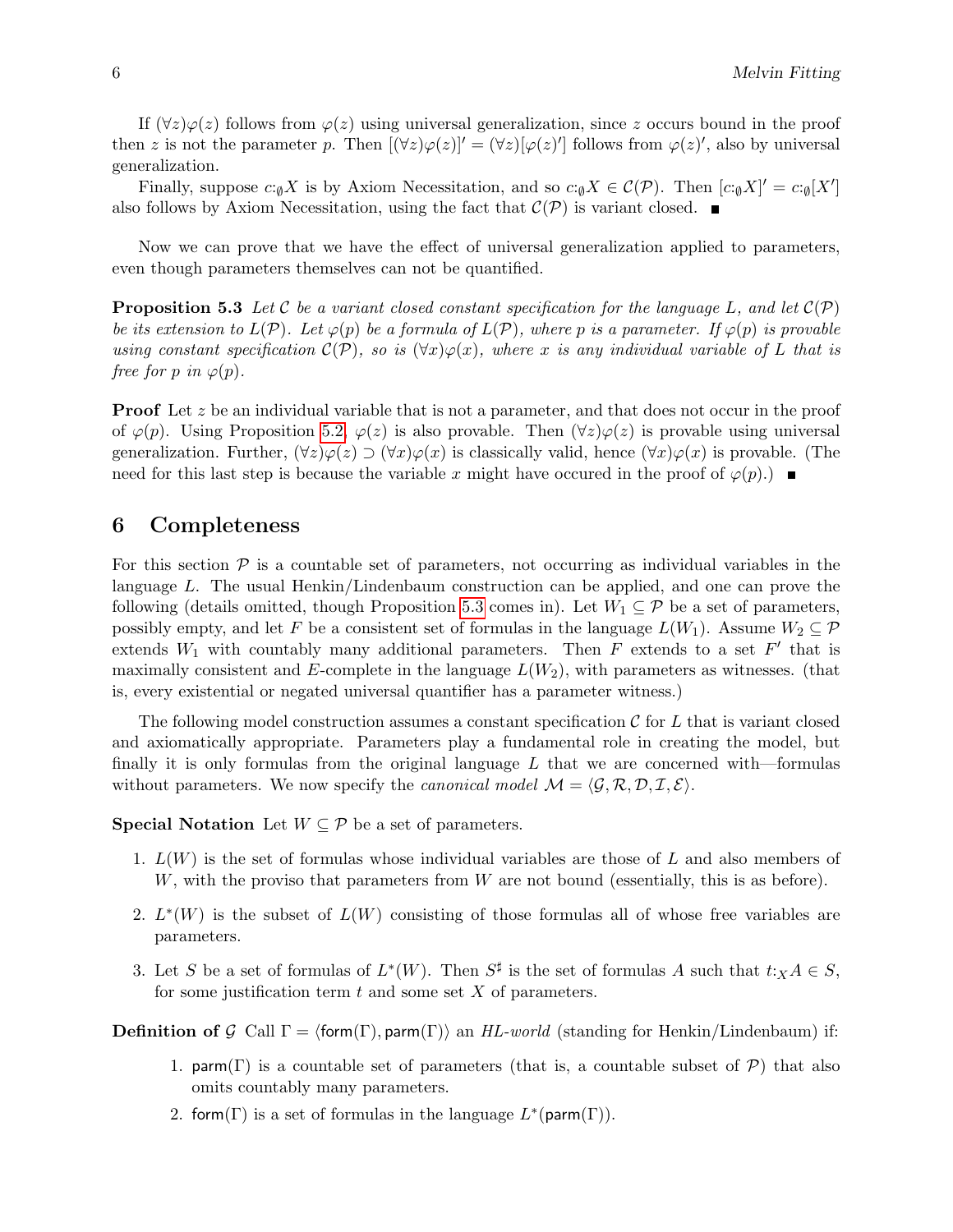3. form( $\Gamma$ ) is consistent, maximally so among sets of formulas in the language  $L^*(\text{parm}(\Gamma)),$ and E-complete. Note that the definition of consistency brings constant specification  $\mathcal C$ into things.

We let  $\mathcal G$  be the collection of all HL-worlds.

**Definition of**  $\mathcal{R}$  For  $\Gamma = \langle \text{form}(\Gamma) \rangle$ , parm $(\Gamma)$  and  $\Delta = \langle \text{form}(\Delta) \rangle$ , parm $(\Delta)$ ), set  $\Gamma \mathcal{R} \Delta$  provided:

- 1. parm( $\Gamma$ )  $\subseteq$  parm( $\Delta$ )
- 2.  $(\mathsf{form}(\Gamma))^{\sharp} \subset \mathsf{form}(\Delta)$

**Definition of** D For  $\Gamma \in \mathcal{G}$  where  $\Gamma = \langle \text{form}(\Gamma), \text{param}(\Gamma) \rangle$ , set  $\mathcal{D}(\Gamma) = \text{param}(\Gamma)$ .

- **Definition of** I For an n-place relation symbol R and for  $\Gamma \in \mathcal{G}$ , let  $\mathcal{I}(R,\Gamma)$  be the set of all  $\langle p_1, \ldots, p_n \rangle$  where each  $p_i$  is a parameter, and  $R(p_1, \ldots, p_n) \in \text{form}(\Gamma)$ .
- **Valuations** A valuation v maps individual variables of the language  $L$  to the domain of the model (which happens to be the set of parameters). Then a valuation  $v$  induces a substitution, which we call  $\sigma_v$ , on formulas of L: replace each free occurrence of individual variable x with parameter  $v(x)$ . If A is a formula of L,  $A\sigma_y$  is a formula whose free variables are all parameters. Note that since formulas of L cannot have quantifiers that bind parameters,  $\sigma_v$ is automatically a free substitution on formulas in L.
- **Definition of** E Let A be a formula of L and let X be a set of variables of L. Set  $\Gamma \in \mathcal{E}(t, A, X, v)$ provided v lives in  $\Gamma$  and  $[t:_{X}A]\sigma_{v} \in \text{form}(\Gamma)$ .

A remark about the substitution  $\sigma_v$  associated with a valuation v. Suppose A is a formula of L that is provable in FOLP, and v is a valuation in the canonical model just defined. Then  $A\sigma_v$  is a formula in the language  $L(\mathcal{P})$ , and it is also provable in FOLP. There is more than one argument for this—here is a simple one. Say  $A = \varphi(x_1, \ldots, x_n)$  where  $x_1, \ldots, x_n$  are the free variables of A, none of which are parameters. Since  $\varphi(x_1, \ldots, x_n)$  is provable, by universal generalization so is  $(\forall x_1)\cdots(\forall x_n)\varphi(x_1,\ldots,x_n)$ . The formula  $(\forall x_1)\cdots(\forall x_n)\varphi(x_1,\ldots,x_n)\supset\varphi(x_1\sigma_v,\ldots,x_n\sigma_v)$  of  $L(\mathcal{P})$  is provable, hence so is  $\varphi(x_1\sigma_v,\ldots,x_n\sigma_v)=A\sigma_v$ .

We have finished the definition of the canonical model  $\mathcal{M} = \langle \mathcal{G}, \mathcal{R}, \mathcal{D}, \mathcal{I}, \mathcal{E} \rangle$ . It must be checked that it is a model with respect to the language L. Most of this is straightforward—we consider only the R Closure Condition as an example. Suppose  $\Gamma, \Delta \in \mathcal{G}$  and  $\Gamma \mathcal{R} \Delta$ . Suppose also that  $\Gamma \in$  $\mathcal{E}(t, A, X, v)$ , where A is a formula of L and X is a set of variables of L. We show  $\Delta \in \mathcal{E}(t, A, X, v)$ .

By definition of  $\mathcal{E}, v$  lives in  $\Gamma$  and  $[t:xA]\sigma_v \in \text{form}(\Gamma)$ . Axiom **B4** tells us  $t:xA \supseteq !t:xA$  is an axiom, and so by the remarks above,  $[t:X \land \Box ! t:X \land d] \sigma_v$  is provable, that is,  $[t:X \land d] \sigma_v \Box [t:X \land t:X \land d] \sigma_v$ . It follows that  $[!t:x,t:xA]\sigma_v \in \text{form}(\Gamma)$ , or equivalently,  $!t:x_{\sigma_v}[t:xA]\sigma_v \in \text{form}(\Gamma)$ . Then by definition of R,  $[t:XA]\sigma_v \in \text{form}(\Delta)$ . Also v lives in  $\Delta$  since v lives in  $\Gamma$  and  $\text{parm}(\Gamma) \subseteq \text{parm}(\Delta)$ . But then  $\Delta \in \mathcal{E}(t, A, X, v).$ 

Now the expected main result.

**Theorem 6.1 (Truth Lemma)** For each formula A in the language L, for each  $\Gamma \in \mathcal{G}$ , and for each valuation v that lives in  $\Gamma$ ,

$$
\mathcal{M}, \Gamma \Vdash_v A \Longleftrightarrow A \sigma_v \in \mathit{form}(\Gamma).
$$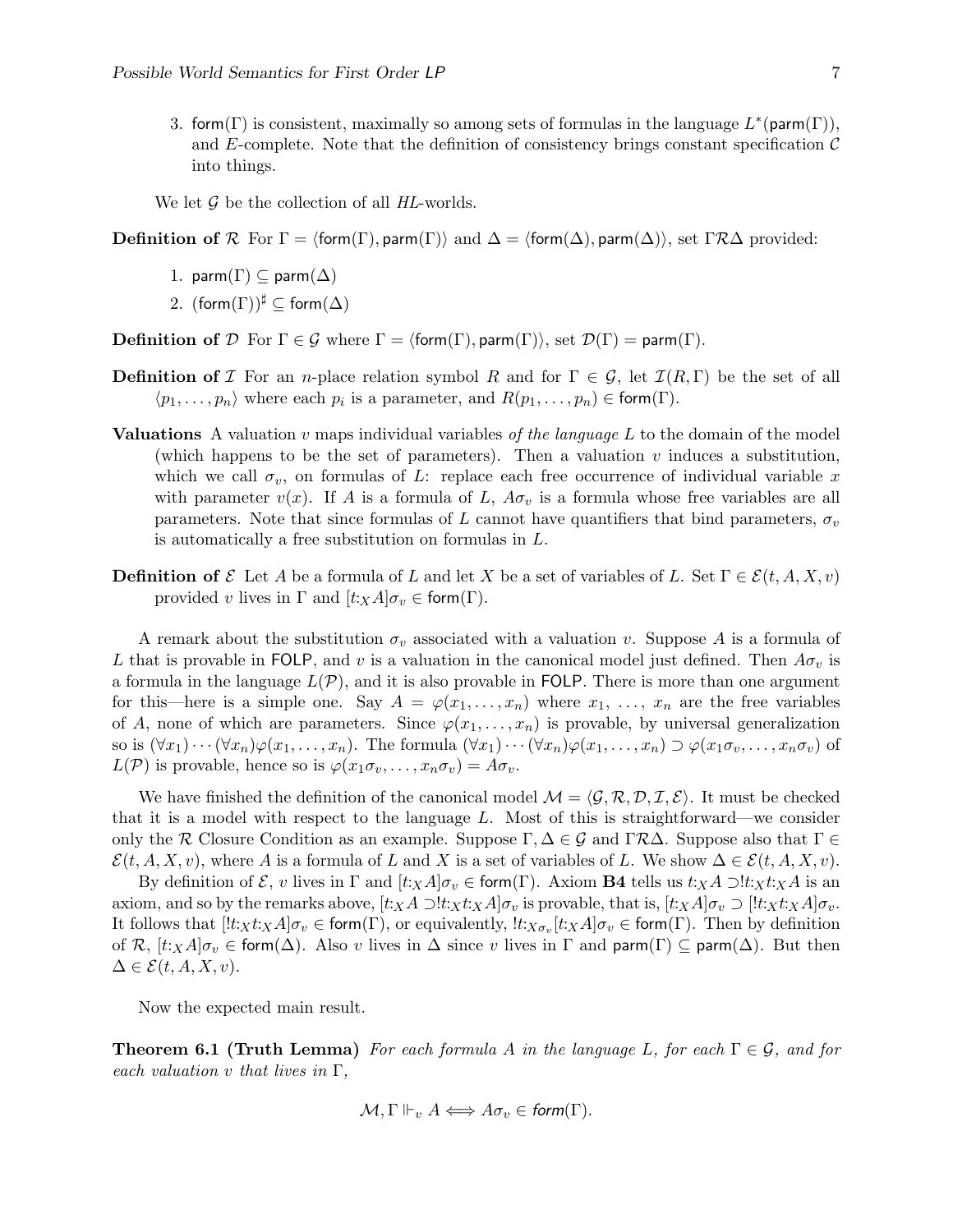**Proof** The proof is by induction on formula degree. Much of this is familiar, so we only give two cases. In both, we assume v is a valuation that lives in  $\Gamma$ .

Justification Formulas Assume that  $t:xA$  is a formula in the language L and the Truth Lemma is known for A. One direction is very simple, just as it is propositionally.

Suppose  $[t \times A] \sigma_v \notin \text{form}(\Gamma)$ . Then  $\Gamma \notin \mathcal{E}(t, A, X, v)$  by definition of  $\mathcal{E}$ , and so  $\mathcal{M}$ ,  $\Gamma \Vdash_v t \times A$ . Next suppose  $[t:_{X}A]\sigma_{v} \in \text{form}(\Gamma)$ . By definition of  $\mathcal{E}, \Gamma \in \mathcal{E}(t, A, X, v)$ . Further, let  $\Delta \in \mathcal{G}$ with  $\Gamma \mathcal{R}\Delta$ , and let w be a valuation that lives in  $\Delta$  and agrees with v on members of X; we show  $\mathcal{M}, \Delta \Vdash_w A$ . A is a formula of L so its free variables are not parameters, and hence can be bound. Say the free variables of A that are not in X are  $\vec{y}$ . By repeated use of axiom **B5** we can produce a justification term u so that  $t: X \to u: X \forall \vec{y}A$  is provable. Since  $[t: X \land \neg \sigma v \in \text{form}(\Gamma)]$ then  $[u:_{X} \forall \vec{y}A] \sigma_v \in \mathsf{form}(\Gamma)$ . That is,  $u:_{X\sigma_v}[\forall \vec{y}A] \sigma_v \in \mathsf{form}(\Gamma)$ . Since  $(\mathsf{form}(\Gamma))^\sharp \subseteq \mathsf{form}(\Delta)$ then  $[\forall \vec{y}A]\sigma_v \in \text{form}(\Delta)$ . Now repeated use of the universal instantiation axiom establishes that  $A\sigma_w \in \text{form}(\Delta)$ , so by the induction hypothesis,  $\mathcal{M}, \Delta \Vdash_w A$ . We now have enough to conclude  $\mathcal{M}, \Gamma \Vdash_v t :_X A$ .

Quantified Formulas Assume that  $(\forall x)A(x)$  is a formula in the language L and the Truth Lemma is known for  $A(x)$ .

Suppose first that  $[(\forall x)A(x)]\sigma_y \in \text{form}(\Gamma)$ . Let w be an arbitrary x-variant of v such that  $w(x) \in \mathcal{D}(\Gamma)$ , say  $w(x) = p$  where  $p \in \text{param}(\Gamma)$ . Now  $(\forall x)A(x) \supset A(p)$  is a provable formula of  $L(\mathcal{P})$ , so  $[(\forall x)A(x) \supseteq A(p)]\sigma_v$  is also provable, but this is  $[(\forall x)A(x)]\sigma_v \supseteq [A(x)]\sigma_w$ , hence  $[A(x)]\sigma_w \in \text{form}(\Gamma)$ . By the induction hypothesis,  $\mathcal{M}, \Gamma \Vdash_w A(x)$ . Since w was arbitrary,  $\mathcal{M}, \Gamma \Vdash_v (\forall x) A(x).$ 

Finally, suppose that  $[(\forall x)A(x)]\sigma_v \notin \text{form}(\Gamma)$ . Since form(Γ) is E-complete, for some parameter p in parm(Γ),  $[A(p)]\sigma_v \notin \text{form}(\Gamma)$ . Let w be the x-variant of v where  $w(x) = p$ . Then  $[A(x)]\sigma_w \notin \text{form}(\Gamma)$ . By the induction hypothesis,  $\mathcal{M}, \Gamma \nvDash_w A(x)$ , and it follows that  $\mathcal{M}, \Gamma \Vdash_{v} (\forall x) A(x).$ 

 $\blacksquare$ 

Completeness now follows in the usual way. Since every formula is equi-provable with its universal closure, and also equi-valid with it, it is enough to prove completeness for closed formulas, so suppose closed formula A of L is not provable. Then  $\{\neg A\}$  is consistent. Let  $V \subseteq \mathcal{P}$  contain countably many parameters, while also omitting countably many parameters. Extend  $\{\neg A\}$  to a set M that is maximally consistent and E-complete with respect to the language  $L^*(V)$ , with parameters serving as witnesses. Let  $\Gamma = \langle M, V \rangle$ . This is a possible world in the canonical model, and A will be false at it under any valuation that lives in Γ; the choice of valuation doesn't matter since A has no free variables.

### 7 Mkrtychev Models

For propositional LP, Mkrtychev models were the original non-arithmetic semantics. They carry over to FOLP in a direct way.

**Definition 7.1** An *Mkrtychev FOLP model* is a structure,  $M = \langle \langle \mathcal{D}, \mathcal{I} \rangle, \mathcal{E} \rangle$  where  $\langle \mathcal{D}, \mathcal{I} \rangle$  is a classical first-order model, and  $\mathcal E$  is an evidence function. In detail, these are as follows.

 $D$  A non-empty set, the *domain* of the model.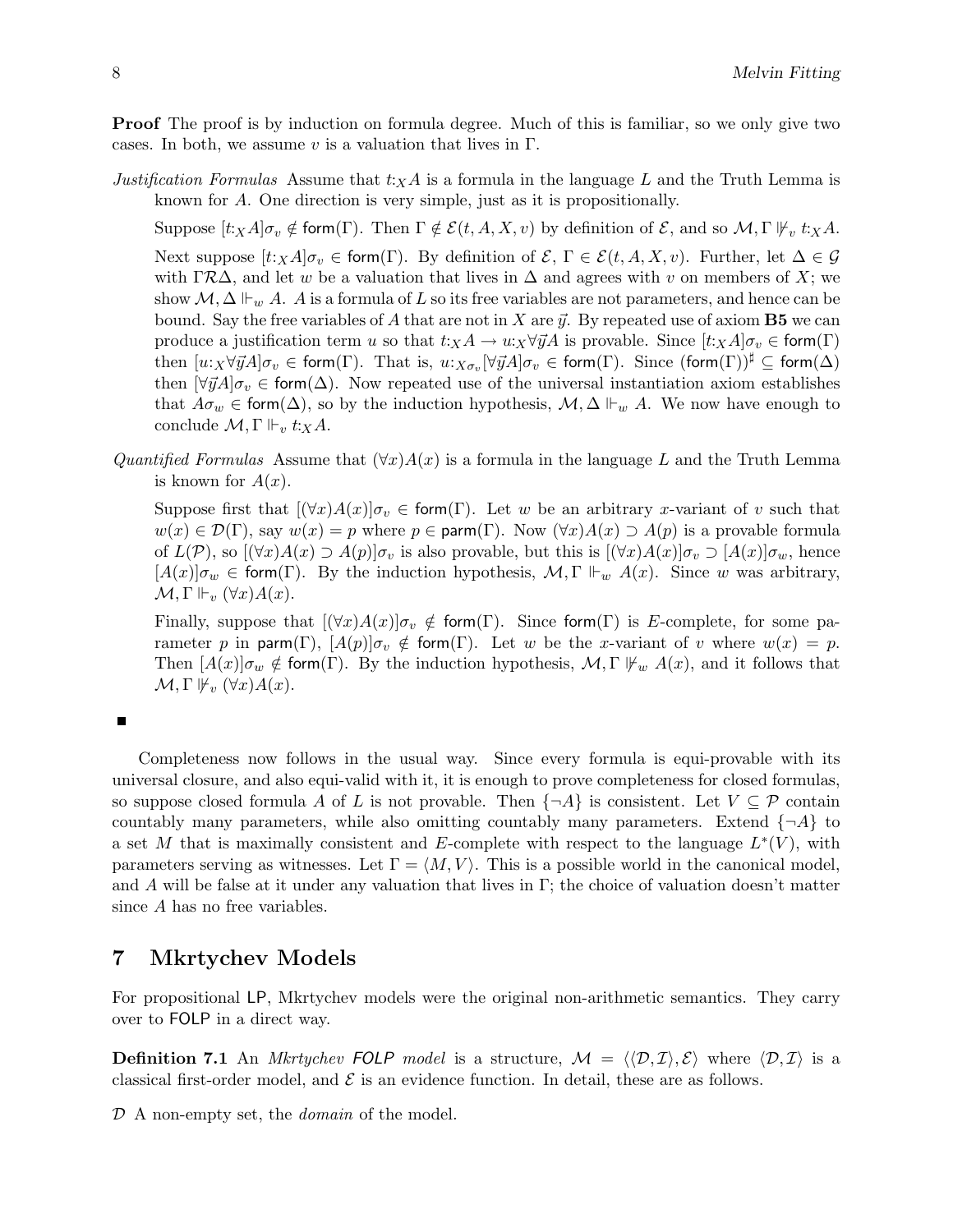- I An interpretation, assigning to each n-place relation symbol of language L some n-ary relation on D.
- $\mathcal E$  An evidence function, mapping justification term t, formula A of L, finite set X of individual variables, and valuation v in  $\mathcal{D}$ , to a boolean truth value,  $\mathcal{E}(t, A, X, v)$ . An evidence function must meet the following conditions.

 $\cdot$  Condition  $\mathcal{E}(s, A \to B, X, v) \wedge \mathcal{E}(t, A, X, v) \to \mathcal{E}((s \cdot t), B, X, v).$ + Condition  $\mathcal{E}(s, A, X, v) \vee \mathcal{E}(t, A, X, v) \rightarrow \mathcal{E}((s + t), A, X, v).$ ! Condition  $\mathcal{E}(t, A, X, v) \rightarrow \mathcal{E}(t, t; X, A, X, v)$ . Contraction Condition  $\mathcal{E}(t, A, Xy, v) \to \mathcal{E}(t, A, X, v)$  provided  $y \notin FVar(A)$ . Expansion Condition  $\mathcal{E}(t, A, X, v) \rightarrow \mathcal{E}(t, A, X, y, v)$ **gen**<sub>x</sub> Condition  $\mathcal{E}(t, A, X, v) \to \mathcal{E}(\text{gen}_x(t), \forall x A, X, v)$  provided  $x \notin X$ .

We write  $\mathcal{M} \Vdash_{v} A$  to symbolize that formula A of language L is true in Mkrtychev model  $\mathcal{M}$ under valuation  $v$  in  $\mathcal{D}$ . The truth conditions are as follows.

Atomic For an *n* place relation symbol  $R, M \Vdash_v R(x_1, \ldots, x_n) \iff \langle v(x_1), \ldots, v(x_n) \rangle \in R^{\mathcal{I}}.$ 

**Propositional**  $\mathcal{M} \Vdash_v (X \to Y) \iff \mathcal{M} \Vdash_v X$  or  $\mathcal{M} \Vdash_v Y$ , and similarly for other connectives.

Quantifier  $M \Vdash_v \forall x A \Longleftrightarrow M \Vdash_w A$  for every valuation w in  $D$  that is an x variant of v.

**Justification Term**  $\mathcal{M} \Vdash_v t: X \mathcal{A} \Longleftrightarrow \mathcal{E}(t, \mathcal{A}, X, v)$  and  $\mathcal{M} \Vdash_w \mathcal{A}$  for every valuation w in  $\mathcal{D}$  that agrees with  $v$  on the members of  $X$ .

It is straightforward to check that Mkrtychev models are, essentially, one-world FOLP models, and so we have soundness with respect to them. It is also straightforward to check that each possible world in the canonical model is an Mkrtychev model, and completeness with respect to such models follows.

#### 8 Fully Explanatory Models

**Definition 8.1** A model  $\mathcal{M} = \langle \mathcal{G}, \mathcal{R}, \mathcal{D}, \mathcal{A}, \mathcal{I} \rangle$  is fully explanatory if it meets the following condition. For each  $\Gamma \in \mathcal{G}$ , for each valuation v that lives in  $\Gamma$ , and for each formula A of language L with X being the set of its free variables, if  $M$ ,  $\Delta \Vdash_{v} A$  for every  $\Delta \in \mathcal{G}$  such that  $\Gamma \mathcal{R} \Delta$ , then  $\mathcal{M}, \Gamma \Vdash_v t: X \to A$  for some justification term t.

Theorem 8.2 The canonical model is fully explanatory.

**Proof** Let  $\mathcal{M} = \langle \mathcal{G}, \mathcal{R}, \mathcal{D}, \mathcal{A}, \mathcal{I} \rangle$  be the canonical model. Let  $\Gamma \in \mathcal{G}$ , and let v be a valuation that lives in Γ. Suppose A is a formula in the language  $L$ , with X as the set of its free variables, and  $\mathcal{M}, \Gamma \nvDash_{v} t:_{X} A$  for every justification term t. We show that for some  $\Delta \in \mathcal{G}$  with  $\Gamma \mathcal{R} \Delta, \mathcal{M}, \Delta \nvDash_{v} A$ .

To keep notation simple, let  $A' = A\sigma_v$  and let X' be  $X\sigma_v$ . Then for each t,  $[t: XA]\sigma_v =$  $t:_{X\sigma_v}(A\sigma_v) = t:_{X'}A'$ . By our assumption and the Truth Lemma,  $[t:_{X}A]\sigma_v \notin \text{form}(\Gamma)$  for every justification term t, that is,  $t:_{X'}A' \notin \text{form}(\Gamma)$ . Using this we first show  $(\text{form}(\Gamma))^{\sharp} \cup \{\neg A'\}$  is consistent.

Well, suppose not, that is, suppose  $(\text{form}(\Gamma))^{\sharp} \cup \{\neg A'\}$  is inconsistent. We derive a contradiction. Assuming the inconsistency, there are  $B_1, \ldots, B_n \in (\text{form}(\Gamma))^{\sharp}$  so that  $\vdash B_1 \to B_2 \to \ldots \to B_n \to$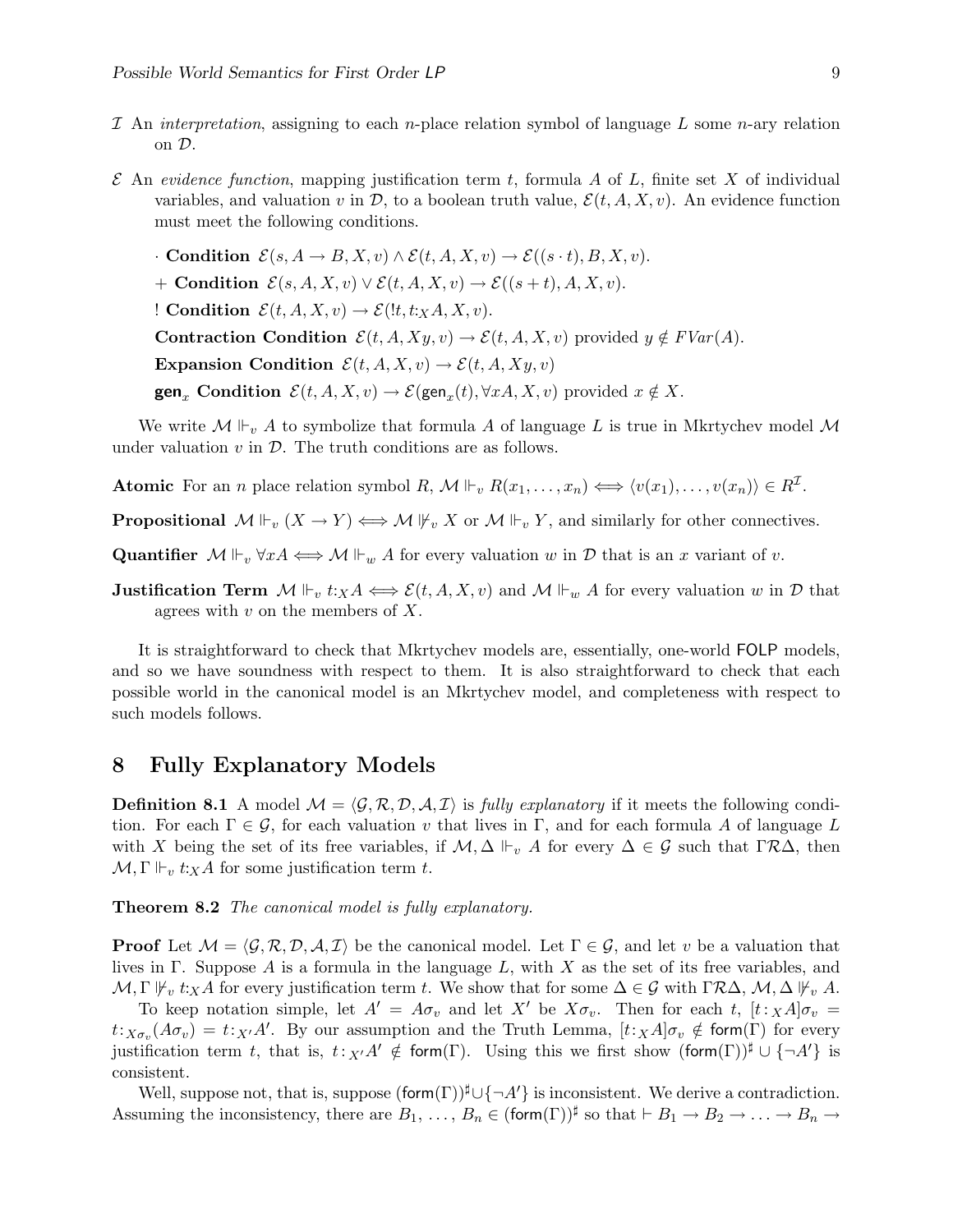A', where association is to the right. By Internalization,  $\vdash w:\mathfrak{g}(B_1 \rightarrow B_2 \rightarrow \ldots \rightarrow B_n \rightarrow A')$ , for some justification term w. Also for each i, since  $B_i \in (\text{form}(\Gamma))^{\sharp}$  then  $u_i:_{X_i} B_i \in \Gamma$  for some  $u_i$ , and  $X_i$ .

Let  $Z = X_1 \cup X_2 \cup \ldots \cup X_n \cup X'$ . Using axiom **A3** repeatedly we get  $\vdash w:Z(B_1 \rightarrow B_2 \rightarrow \ldots \rightarrow Z_n)$  $B_n \to A'$ ). Also, repeated use of **A3** gives us  $\vdash u_i : X_i B_i \to u_i : Z B_i$ , for each i, and since form( $\Gamma$ ) is maximally consistent,  $u_i:ZB_i \in \text{form}(\Gamma)$  for each *i*.

Now, using axiom B2, each of the following is provable (association is to the left in the justification terms).

$$
w:Z(B_1 \to B_2 \to \dots \to B_n \to A')
$$
  

$$
u_1:ZB_1 \to (w \cdot u_1):Z(B_2 \to \dots \to B_n \to A')
$$
  

$$
u_1:ZB_1 \to u_2:ZB_2 \to (w \cdot u_1 \cdot u_2):Z(B_3 \to \dots \to B_n \to A')
$$
  

$$
\vdots
$$
  

$$
u_1:ZB_1 \to u_2:ZB_2 \to \dots \to u_n:ZB_n \to (w \cdot u_1 \cdot u_2 \cdot \dots \cdot u_n):ZA'
$$

For each i,  $u_i z B_i \in \text{form}(\Gamma)$ . It follows that  $(w \cdot u_1 \cdot u_2 \cdot \ldots \cdot u_n) z A' \in \text{form}(\Gamma)$ . Then repeated use of axiom **A2** gives us that  $(w \cdot u_1 \cdot u_2 \cdot \ldots \cdot u_n): X \cdot A' \in \text{form}(\Gamma)$ , contradicting the fact that  $t:_{X'}A' \notin \mathsf{form}(\Gamma)$  for every justification term t.

We have now shown that  $(\text{form}(\Gamma))^{\sharp} \cup \{\neg A\}$  is consistent. Let parm $(\Delta)$  extend parm $(\Gamma)$  with the addition of a countable set of parameters, so that countably many parameters are still omitted. Extend the consistent set  $(\text{form}(\Gamma))^{\sharp} \cup \{\neg A'\}$  to a set form( $\Delta$ ) that is maximally consistent and Ecomplete with respect to  $L^*(\Delta)$ , with parameters as witnesses. Then  $\Delta = \langle \text{form}(\Delta), \text{param}(\Delta) \rangle \in \mathcal{G}$ and  $\Gamma\mathcal{R}\Delta$ . Since  $\neg A' \in \mathsf{form}(\Delta)$ , that is  $\neg A \sigma_v \in \mathsf{form}(\Delta)$ , by the Truth Lemma  $\mathcal{M}, \Delta \not\vdash_v A$ , which completes the proof.

Corollary 8.3 FOLP is complete with respect to the class of fully explanatory models.

The definition of fully explanatory involves formulas of the form  $t: X \to X$  is the set of free variables of A. The following allows a broader range for X.

Theorem 8.4 Assume the following:

- 1.  $M = \langle \mathcal{G}, \mathcal{R}, \mathcal{D}, \mathcal{A}, \mathcal{I} \rangle$  is a fully explanatory model,
- 2.  $\Gamma \in \mathcal{G}$  and v is a valuation that lives in  $\Gamma$ ,
- 3. A is a formula of L,
- 4. X is a set of variables of L (not necessarily the set of free variables of A),
- 5. for each  $\Delta \in \mathcal{G}$  with  $\Gamma \mathcal{R} \Delta$ , and for each valuation w that lives in  $\Delta$  and agrees with v on the members of X,  $\mathcal{M}, \Delta \Vdash_w A$ .

Then for some justification term t,  $\mathcal{M}, \Gamma \Vdash_v t :_X A$ .

**Proof** Let  $X_0$  be the set of free variables of A that are in X, and let  $y_1, \ldots, y_n$  be the free variables of A that are not in X.

Let  $\Delta$  be an arbitrary member of G with ΓR $\Delta$ , and let w be a valuation that lives in  $\Delta$  and agrees with v on X. Let w' be any  $y_n$  variant of w that lives in  $\Delta$ . Then w' also agrees with v on members of X so by item 5,  $\mathcal{M}, \Delta \Vdash_{w'} A$ . Since w' was arbitrary, we have  $\mathcal{M}, \Delta \Vdash_w \forall y_n A$ .